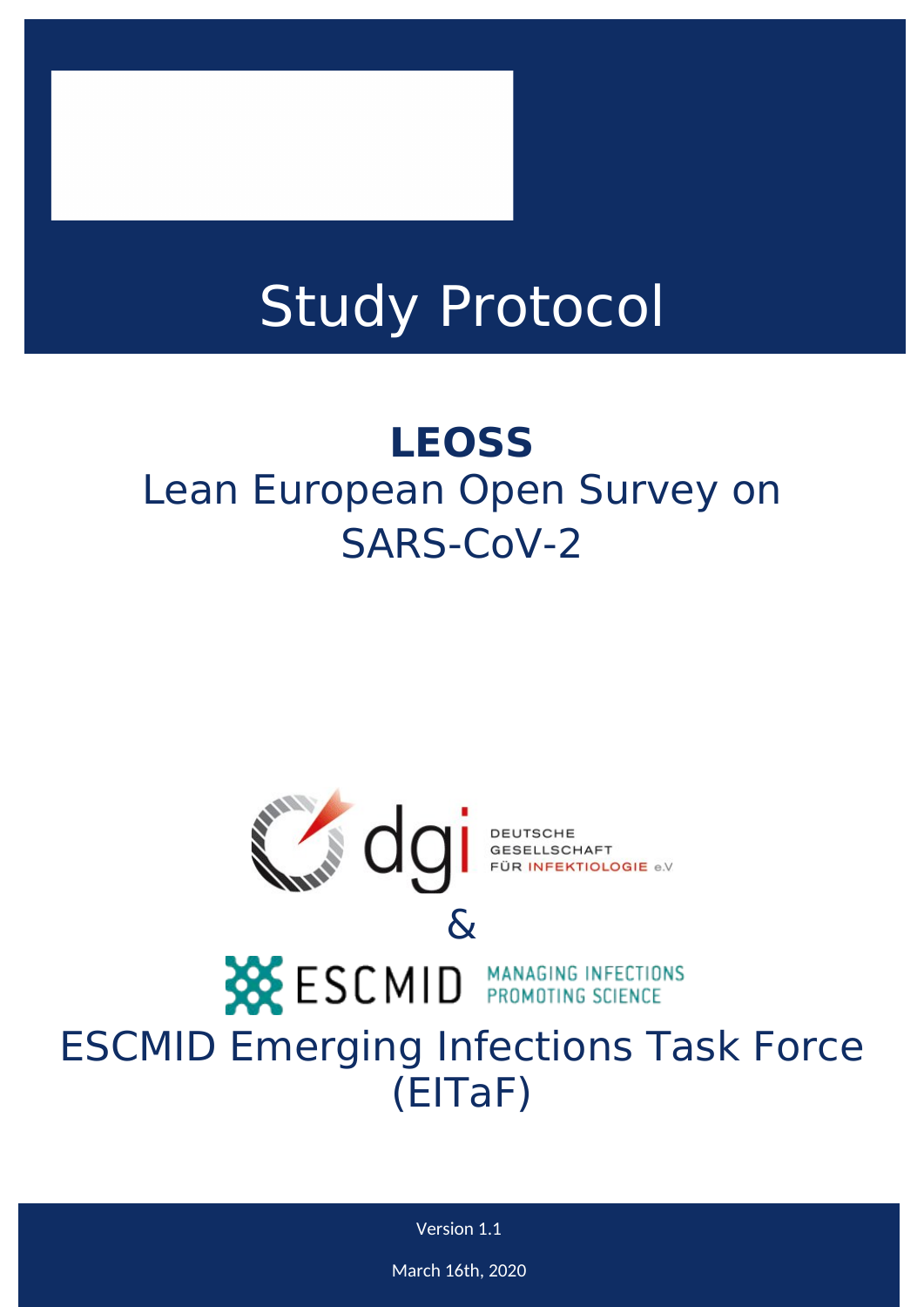## 1. TABLE OF CONTENTS

| 1.   |  |  |  |  |  |
|------|--|--|--|--|--|
| 2.   |  |  |  |  |  |
| 3.   |  |  |  |  |  |
| 4.   |  |  |  |  |  |
| 4.1. |  |  |  |  |  |
| 4.2. |  |  |  |  |  |
|      |  |  |  |  |  |
|      |  |  |  |  |  |
| 5.   |  |  |  |  |  |
| 5.1. |  |  |  |  |  |
| 5.2. |  |  |  |  |  |
| 5.3. |  |  |  |  |  |
|      |  |  |  |  |  |
|      |  |  |  |  |  |
| 5.4. |  |  |  |  |  |
| 5.5. |  |  |  |  |  |
| 5.6. |  |  |  |  |  |
| 5.7. |  |  |  |  |  |
| 6.   |  |  |  |  |  |
| 7.   |  |  |  |  |  |
| 7.1. |  |  |  |  |  |
| 7.2. |  |  |  |  |  |
|      |  |  |  |  |  |
|      |  |  |  |  |  |
|      |  |  |  |  |  |
| 8.   |  |  |  |  |  |
| 9.   |  |  |  |  |  |
| 10.  |  |  |  |  |  |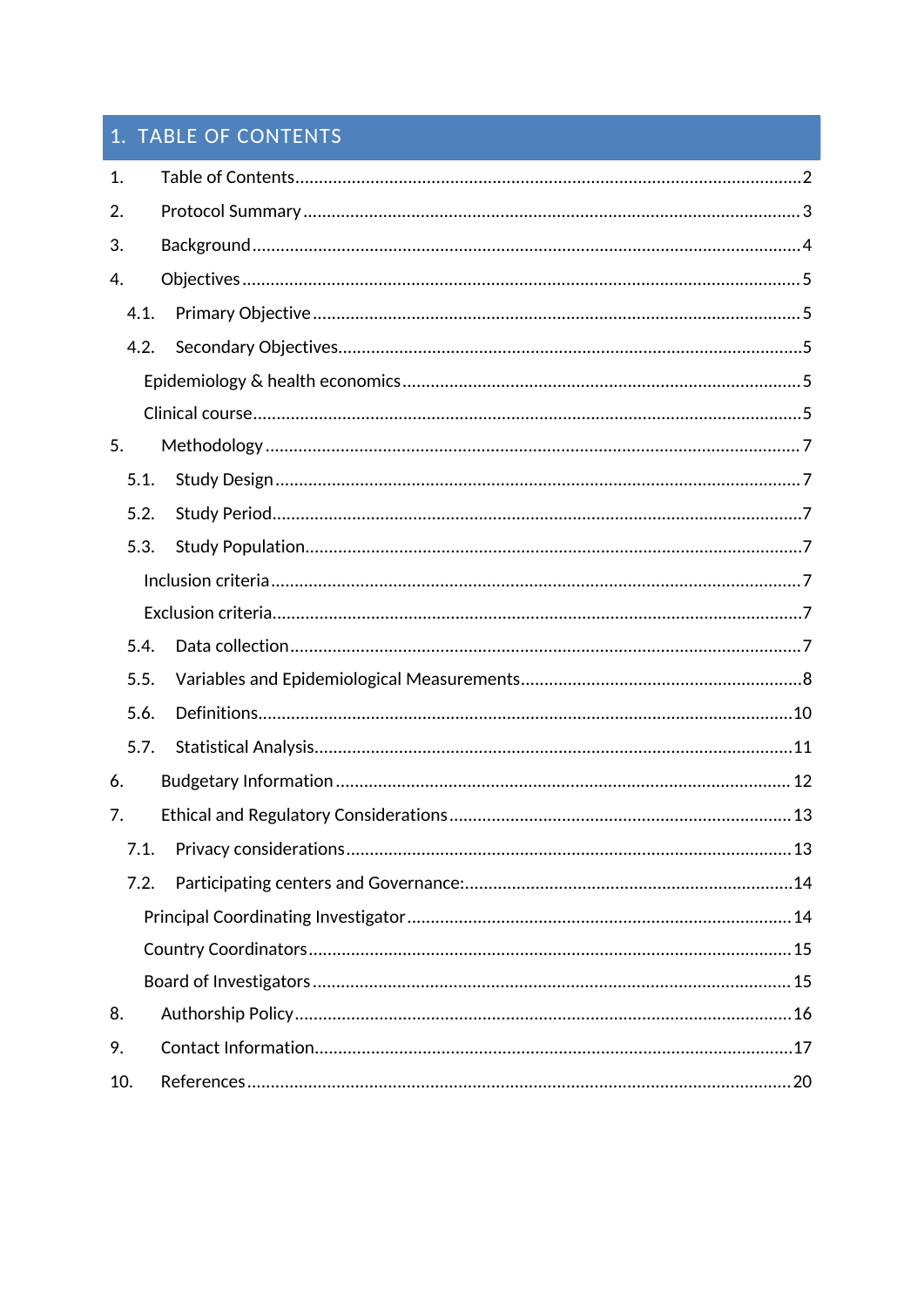### 2. PROTOCOL SUMMARY

| <b>Title</b>               | Lean European Open Survey on SARS-CoV-2 (LEOSS): An<br>Prospective Observational Study                                                                                                                                                                                                                                                                                                                                                                                                                                                                                                                                                                                                   |
|----------------------------|------------------------------------------------------------------------------------------------------------------------------------------------------------------------------------------------------------------------------------------------------------------------------------------------------------------------------------------------------------------------------------------------------------------------------------------------------------------------------------------------------------------------------------------------------------------------------------------------------------------------------------------------------------------------------------------|
| Primary Objective(s)       | To identify independent predictors of outcome in patients with<br>diagnosed infection by SARS-CoV-2.                                                                                                                                                                                                                                                                                                                                                                                                                                                                                                                                                                                     |
| <b>Study Design</b>        | Lean European Open Survey on SARS-CoV-2 (LEOSS) is a<br>European non-interventional prospective cohort study in order to<br>overcome the lack of knowledge about epidemiology and clinical<br>course of SARS-COV-2 to further develop evidence-based<br>diagnostic and therapeutic recommendations. Data collection<br>will be performed retrospectively after a patient case has been<br>completed (treatment is finished or patients death). Recruitment<br>will be bidirectional, including past patients, and prospective<br>identification of patients with confirmed SARS-CoV-2 diagnosis.<br>Only data from standard of care treatment will be collected<br>(secondary data use). |
| <b>Study Population</b>    | Patients with confirmed SARS-CoV-2 (PCR – confirmed)<br>$\bullet$<br>Patients who were diagnosed or received treatment in one<br>$\bullet$<br>of the member states of the EU/EEA                                                                                                                                                                                                                                                                                                                                                                                                                                                                                                         |
| <b>Study Duration</b>      | Starting March 2020. Open end, as the course of the SARS-<br>CoV-2 pandemic is not yet foreseeable.                                                                                                                                                                                                                                                                                                                                                                                                                                                                                                                                                                                      |
| <b>Statistical Methods</b> | This study group will present a descriptive statistic about<br>included cases, sociodemographic characteristics, and clinical<br>course on a daily/weekly base. Correlation with specific<br>treatment strategies will be analyzed by using Chi-square or<br>Mann-Whitney test and regression analysis as appropriate.<br>Time to event analysis, by using Kaplan-Meier and Cox<br>proportional hazard models, will be performed to examine<br>factors associated with the clinical course of SARS-CoV-2.<br>The latest statistics as well will be publicly available on                                                                                                                 |
|                            | https://www.leoss.net.An anonymised data set will be available<br>to the cooperation partners, protected by a password. Since the<br>anonymous dataset is released to the research community, it<br>will not be possible to maintain control on analyses performed<br>by international researchers.                                                                                                                                                                                                                                                                                                                                                                                      |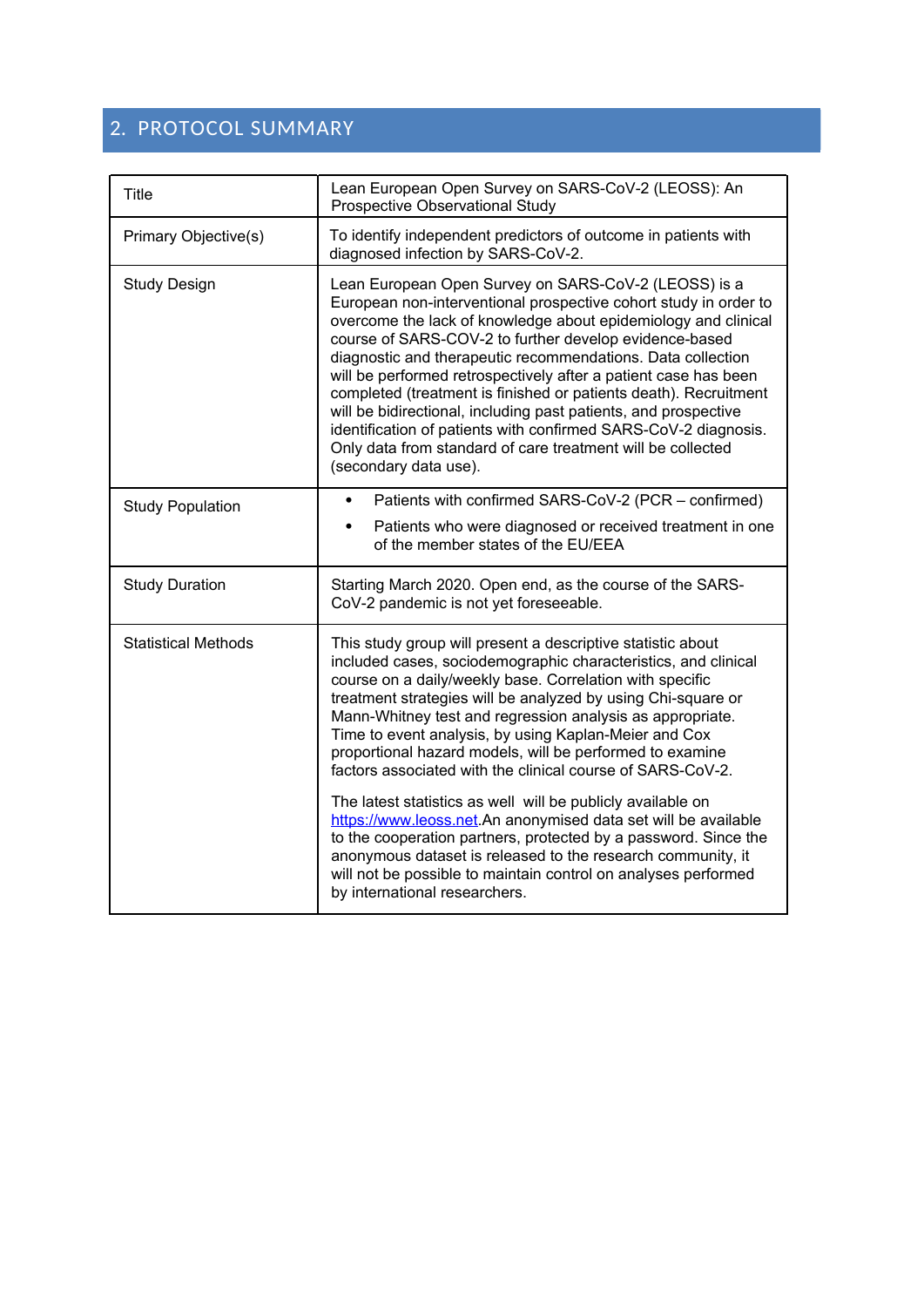#### 3. BACKGROUND

In December 2019, a novel coronavirus, entitled as Severe Acute Respiratory Syndrome Coronavirus II (SARS-CoV-2), emerged in Wuhan, China and spread rapidly worldwide. SARS-CoV-2 causes respiratory illness and can spread from person to person [1, 2]. SARS-CoV-2 was declared as a public health emergency of international concern by the end of January 2020. On 8 March 2020, SARS-CoV-2 is affecting 111 countries and territories with 111,817 confirmed cases worldwide, including 3,893 fatalities. In the European Union (EU) (including the Member states of the European Economic Area (EEA) and the United Kingdom), 9,161 cases, including 251 fatalities have been reported in 27 countries [3], with daily rising numbers.

The WHO aggregated preliminary knowledge about the outbreak, transmission dynamics and clinical symptoms in a recent report but stresses the necessity for more in-depth research [4]. Importantly, many knowledge gaps remain regarding best possible clinical management of patients with the infection as well as prediction and prevention of severe outcomes.

In order to record confirmed European SARS-CoV-2 cases uniformly and to establish an evidence base for best practice in clinical management, analyses of a comprehensive SARS-CoV-2 cohort is required and mandated by the SARS-CoV-2 Emerging Infections Task Force (EITaF) of the European Society of Clinical Microbiology and Infectious Diseases (ESCMID) and the German Society of Infectious Diseases.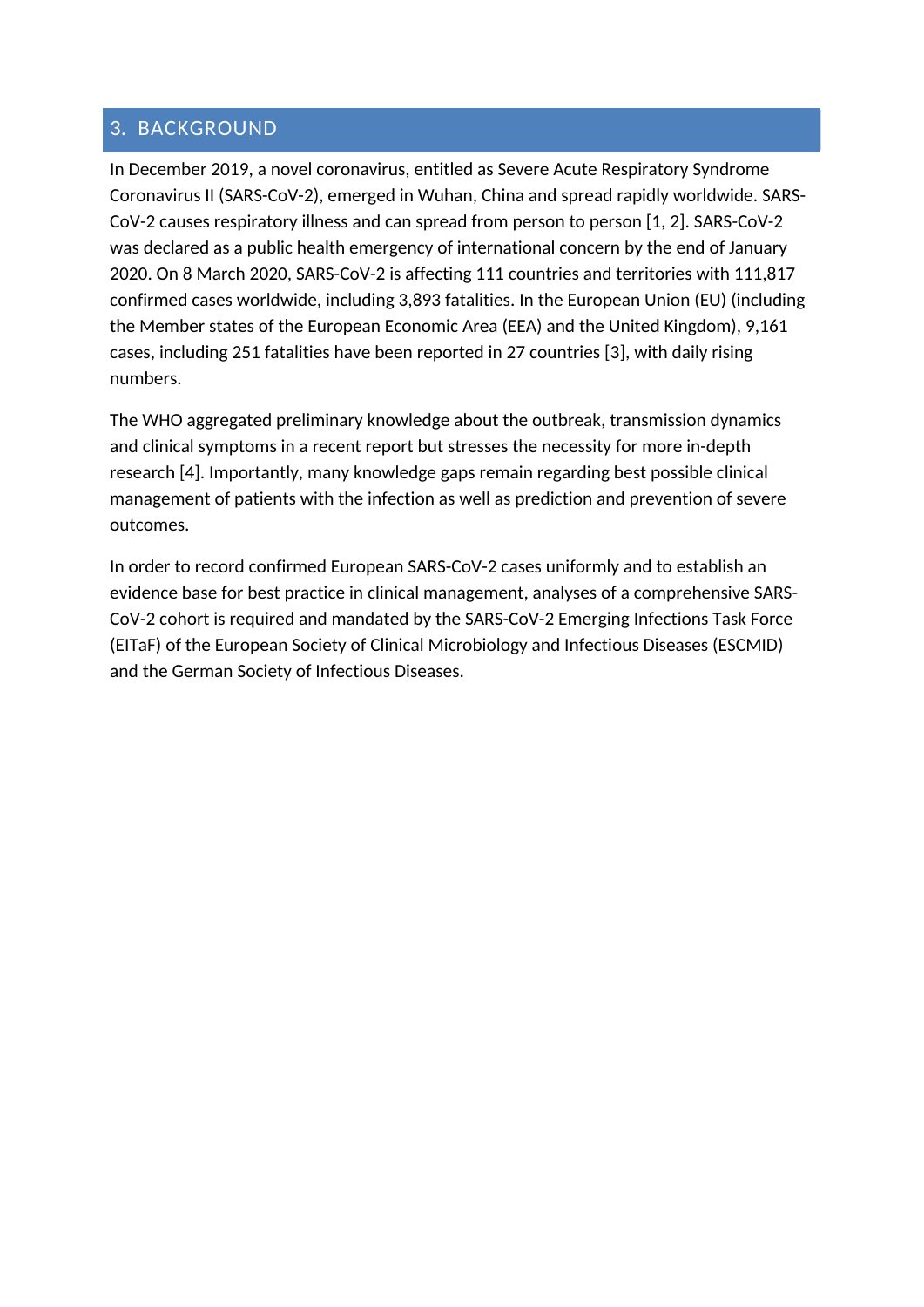#### 4. OBJECTIVES

#### 4.1. PRIMARY OBJECTIVE

To identify independent predictors of outcome in patients with diagnosed infection by SARS- $C_0V-2$ 

#### 4.2. SECONDARY OBJECTIVES

#### EPIDEMIOLOGY & HEALTH ECONOMICS

- To assess the incidence of complicated and critical infection by SARS-CoV-2
- To assess potential risk factors of complicated and critical infection by SARS-CoV-2
	- o Multivariable hazard models including all documented risk factors based on existing literature and stepwise backward or enter method to identify the best model that explains the data
- To assess clinical and sociodemographic characteristics of patients with SARS-CoV-2 infection (descriptive)
- Assessment of the temporal relationship between the severity of SARS-CoV-2 infection and death
	- o Multivariable hazard models with time-varying covariates
- Assessment of regional differences in management and clinical outcome (descriptive)
- Monitoring different trends over time (symptoms, incidence) (descriptive)
- Estimation of direct health care costs based on length of stay, time on ICU, time with mechanical ventilation, time on ECMO (descriptive)
- Cost utilization based on coded DRG and reimbursement (descriptive)
- Assessment of the relationship between SARS-CoV-2 and the health economic burden in terms of direct treatment costs incurred during hospitalization (descriptive)

#### CLINICAL COURSE

- To describe the clinical pattern of disease:
	- o Sequence and reversibility of symptoms (descriptive)
	- o Sequence of radiographic imaging findings (descriptive)
	- $\circ$  Sequence of laboratory lab results and patterns of disease severity (descriptive, multivariable binary logistic regression model)

 $\circ$  Sequence of virus detection and quantity in various bodily fluids and samples (descriptive)

Immunological / inflammatory features of severe infection (descriptive, multivariable binary logistic regression model)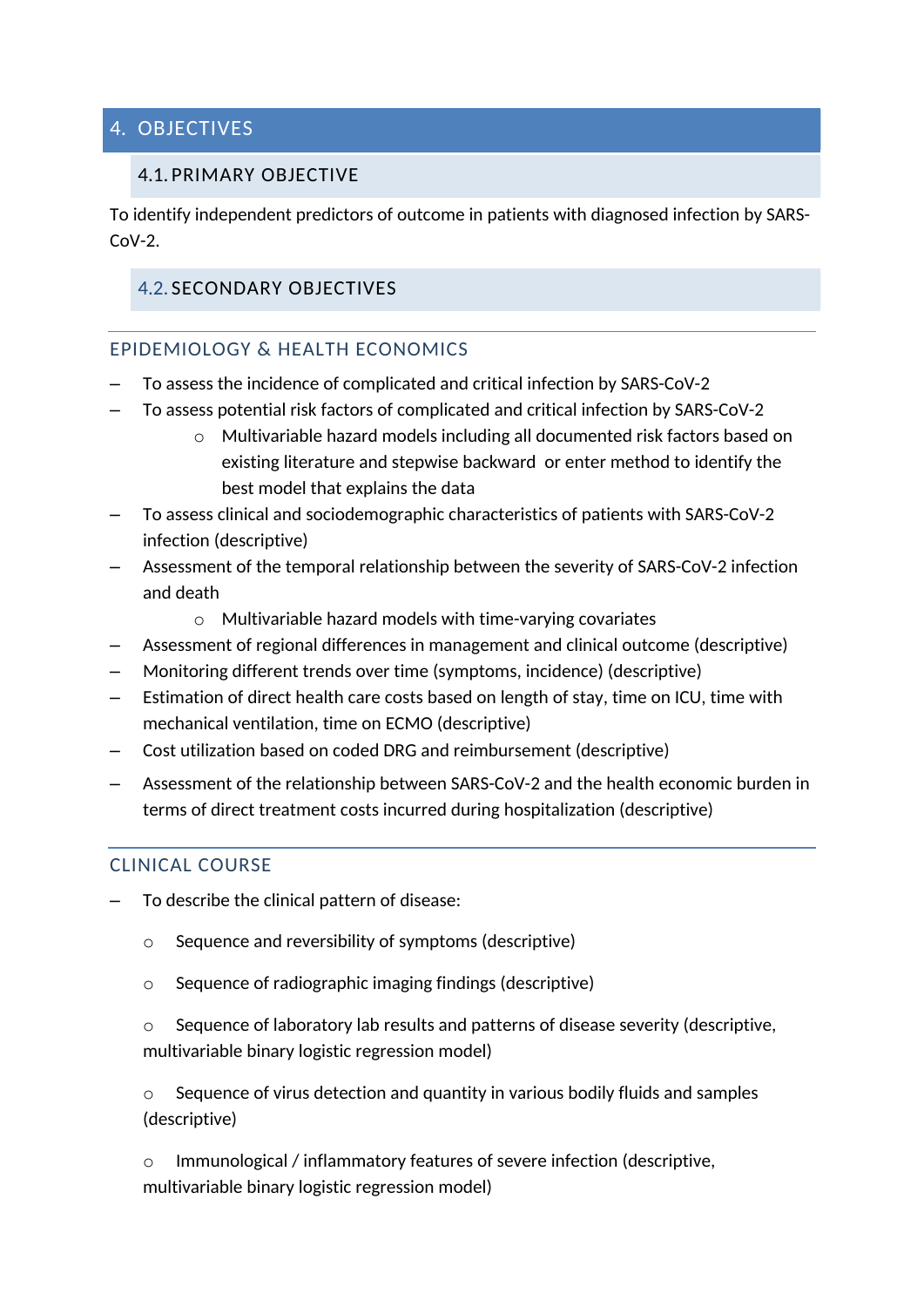– Influence of clinical management, including medication, ventilation, supportive care, and monitoring, on outcome and disease duration (multivariable hazard model with time-varying covariates)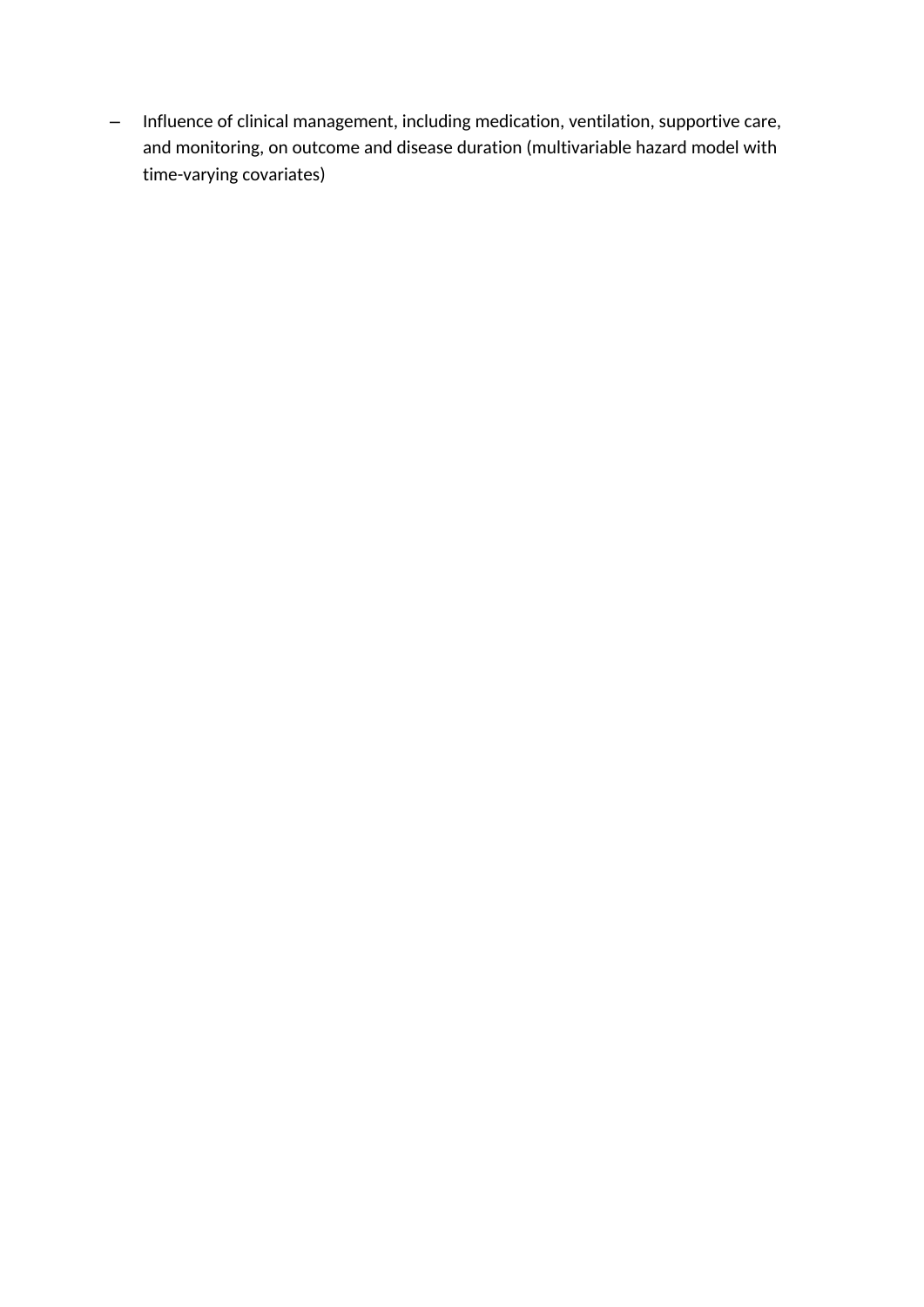#### 5. METHODOLOGY

#### 5.1. STUDY DESIGN

Lean European Open Survey on SARS-CoV-2 (LEOSS) is a prospective European multi-center cohort study in order to overcome the lack of knowledge about epidemiology and clinical course of SARS-CoV-2. The study will allow retrospective inclusion of patients treated before initiation of the study. Patients will be documented anonymously.

#### 5.2. STUDY PERIOD

Start date: As soon as possible after March 16th, 2020

End date: Currently open end, as the course of the pandemic is not foreseeable. If no amendment is filed, the study will be concluded by Dec 31st, 2021

#### 5.3. STUDY POPULATION

For this cohort study, there is no defined upper limit to the number of patients to be recruited. Higher patient numbers will help improving prognostic models and pattern recognition. The board of investigators will make the decision, when additional cases are no longer likely to improve understanding of the disease.

#### INCLUSION CRITERIA

 Patients with confirmed SARS-CoV-2 infection by PCR diagnosis from nasopharynx, oropharynx, stool, or blood. Rapid tests are an acceptable alternative.

#### EXCLUSION CRITERIA

 The study will be governed, announced, and disseminated via ESCMID and other channels across Europe. However, treatment in another country is not a formal exclusion criterion.

#### 5.4. DATA COLLECTION

The data collection should be performed retrospectively after a patient case has been completed (treatment is finished or patient's death). This process will be compliant with all applicable European and German federal data protection regulations, including EU directive 2016/679 and the German DS-GVO. The electronic case report form (eCRF) will be provided using the ClinicalSurveys.net online platform of the University Hospital of Cologne (UHC). ClinicalSurveys.net is hosted by QuestBack, Oslo, Norway on servers in Cologne, Germany as part of a software-as-a-service agreement. The proprietary software allows rapid design and deployment of eCRFs. Investigators from participating study sites log into the system with username and a safe password including letters, numbers, and symbols. All investigators can only view and modify their own contributions. All data transmissions are encrypted via TLS 1.2 with an AES 256 GCM bit key and ECDHE RSA key exchange; certificate provided by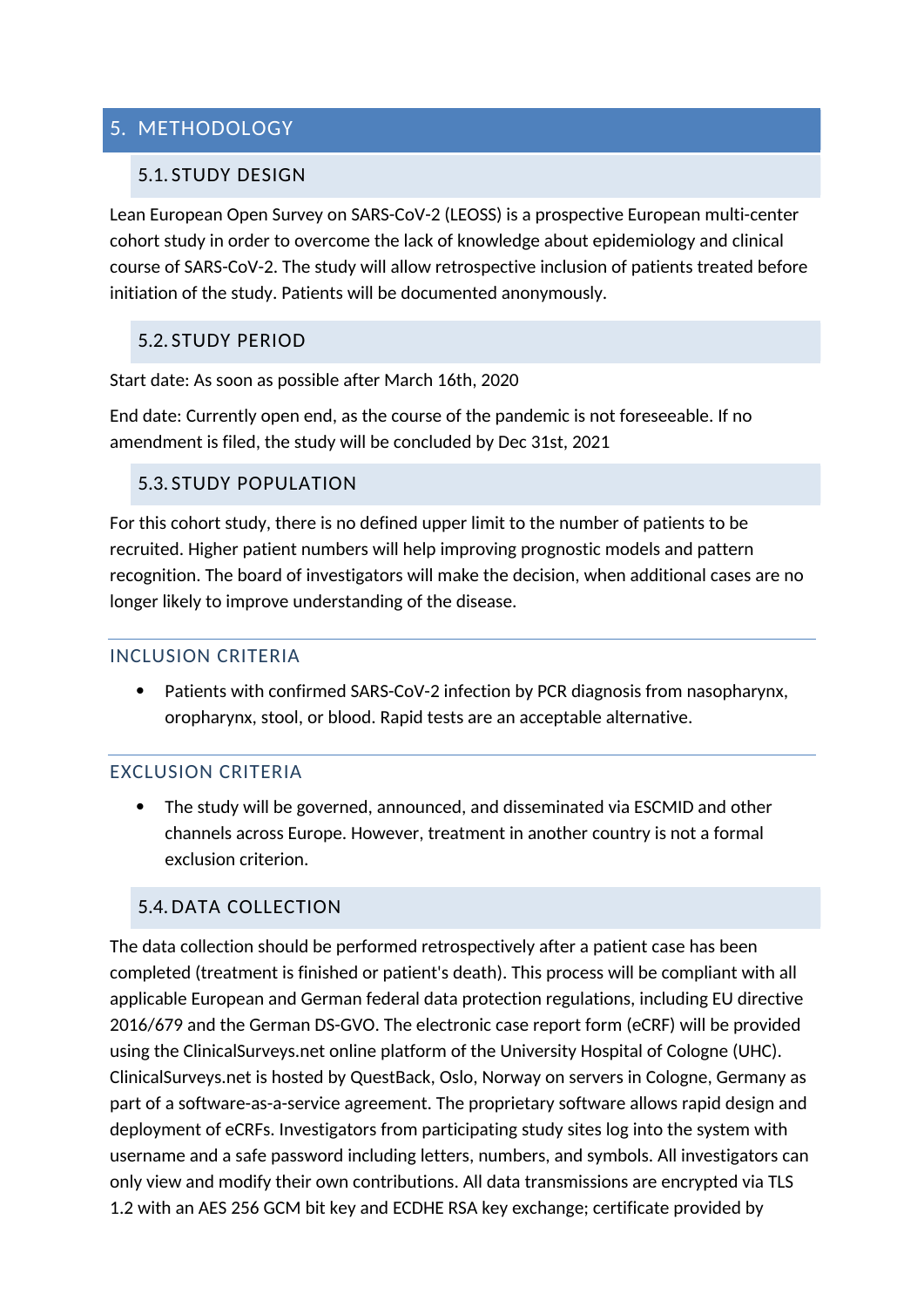COMODO RSA Domain Validation Server. Data is documented anonymously; no directly identifying data are stored on QuestBack servers. Regular data-backup, hierarchic management of rights and authentication protocols ensure the protection of data from unauthorized access and loss. All Good Epidemiological Practice (GEP) requirements are met by the software [5].

Administration of the eCRF is limited to selected and named administrators at UHC, who receive comprehensive training in the system before access is granted. Secure passwords are also enforced for administrators and they have to regularly change their passwords. Any data manipulation by users and administrators is logged in an audit trail allowing complete data reconstruction. Server administration is performed by QuestBack, and includes regular updates of the linux-based servers, rigid firewall configuration, current virus and threat detection, and daily backups (on-site and off-site with secure storage).

Contracts between UHC and QuestBack regulate ownership and responsibility for data and eCRFs. Regular on-site audits of security and data protection measures are performed at QuestBack Cologne by UHC. The platform has been extensively used in numerous surveys and studies and has received approval by the responsible data protection officers at UHC.

An abstraction manual will be developed as a companion to the eCRF and will be integrated as automated guidance for the abstractor.

The eCRF will be accessible through https://www.clinicalsurveys.net.

The study protocol, the full eCRF as portable document file, and the ethics committee´s approval of the study will be available on this site. Partner sites wishing to contribute cases will receive account-details for login. Account details have to be requested via E-mail. Full name, institution and E-mail address have to be supplied. Since the study at hand is specifically at risk for trolling and fake information, we will log IPs and providers and check for plausibility of locator results and supposed background of the participating investigator. Investigators will be informed about handling of their personal data and their IP and location during the registration process.

#### 5.5. VARIABLES AND EPIDEMIOLOGICAL MEASUREMENTS

Data documentation should be performed retrospectively after treatment is finished or patient's death. Documentation will be strictly anonymous. The eCRF will ensure the documentation of the following items (for further details on visit schedule, aggregation, and categorization, see **Appendix A**):

- Age category, gender, ethnicity
- Country of origin, country of diagnosis, ethnicity, first 3 digits of ZIP code
- Month of first positive test
- Assumed time of contracting infection
- If available: L or S Strain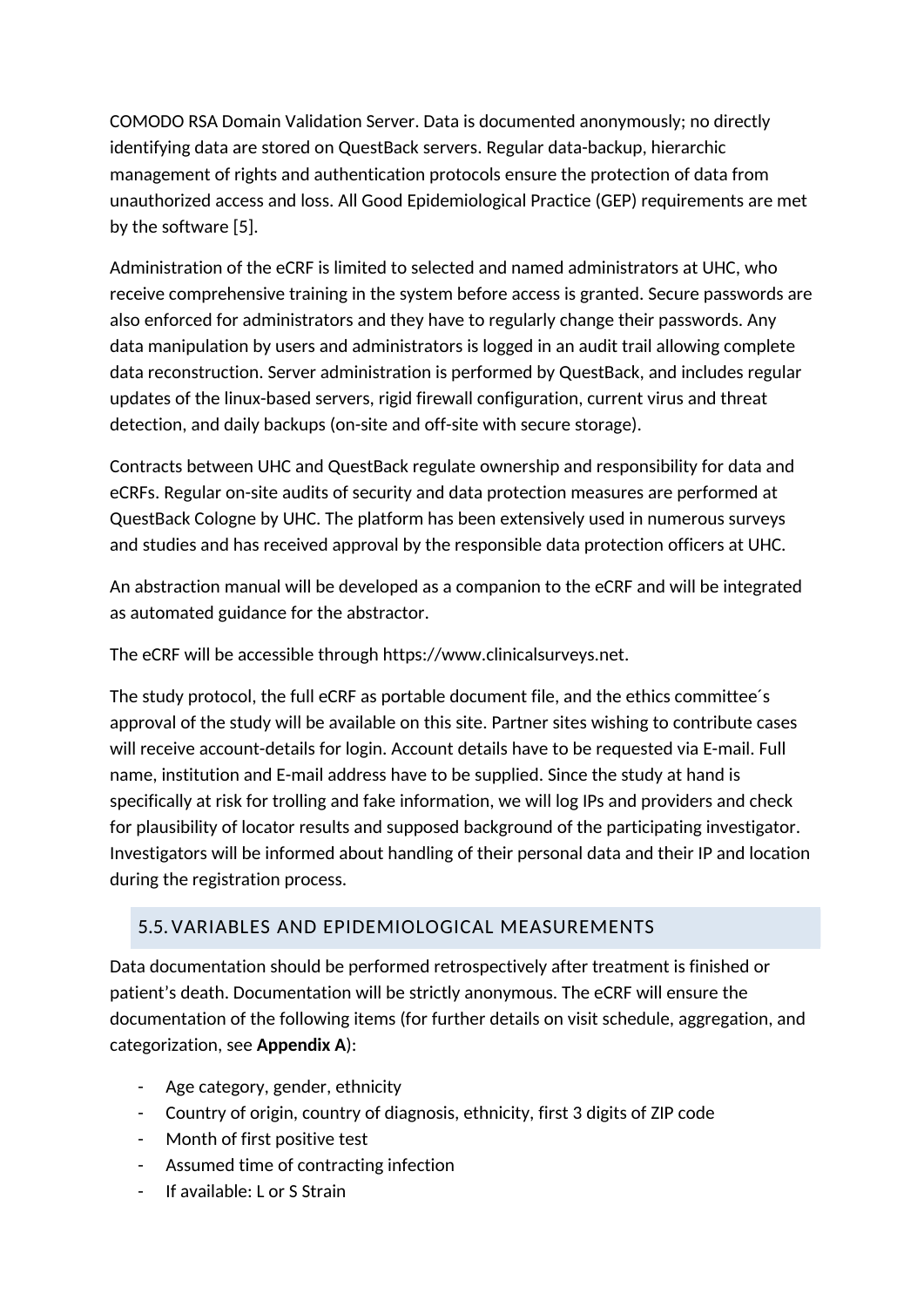- Observed stages of disease (see above, uncomplicated phase, complicated phase, critical phase, recovery phase), each with time to event
- Overall days of observed follow-up
- Status at last follow-up (survival, severity, virus detection)
- Baseline values (each in five categories of severity) of:
	- o GOT/AST, GPT/ALT, GGT, bilirubine, creatine, lipase, leukocytes, lymphocytes, platelets, troponin, CRP, IL-6, PCT, ferritin, IL-2, LDH, d-dimers
	- $\circ$  SO2, RR, pulse, paO<sub>2</sub>, paCO<sub>2</sub>
- Important comorbidities
- Smoker, pack years in four categories
- Duration of (i) symptomatic phase, inpatient stay, ICU stay, mechanical ventilation
- Coded DRG
- Patient provided informed consent for scientific use of her or his data?\*
- Biomaterial samples available?\*
- Symptoms of complicated disease
- Type of viral diagnostics
- Sample location of primary diagnosis
- Highest recorded viral loads / lowest PCR cycles
- Anti-SARS-CoV-2 antibody titer
- Imaging with results (5 categories)
- Therapeutic measures (only yes/no):
	- o Antivirals
	- $\circ$  Antibacterial prophylaxis (Betalactams, macrolides, fluorochinolones, others)
	- o Steroids
	- o Immunoglobulines
	- o ACE inhibitors
	- o Betablockers and/or anti-arrhythmics
	- o Tocilizumab
	- o Plasmapheresis
	- o Catecholamines (with duration in days)
	- o Invasive / non-invasive mechanical ventilation (with duration in days)
	- o ECMO and comparable procedures (with duration in days)
	- o Cardiac assist device
	- o Others
- Concomitant medication (only yes/no)
	- o ACE inhibitor
	- o Statines
	- o Steroids
	- o CNI / mTor inhibitor
	- o Anti-TNF-alpha
	- o Other immunosuppression
	- o Chemotherapy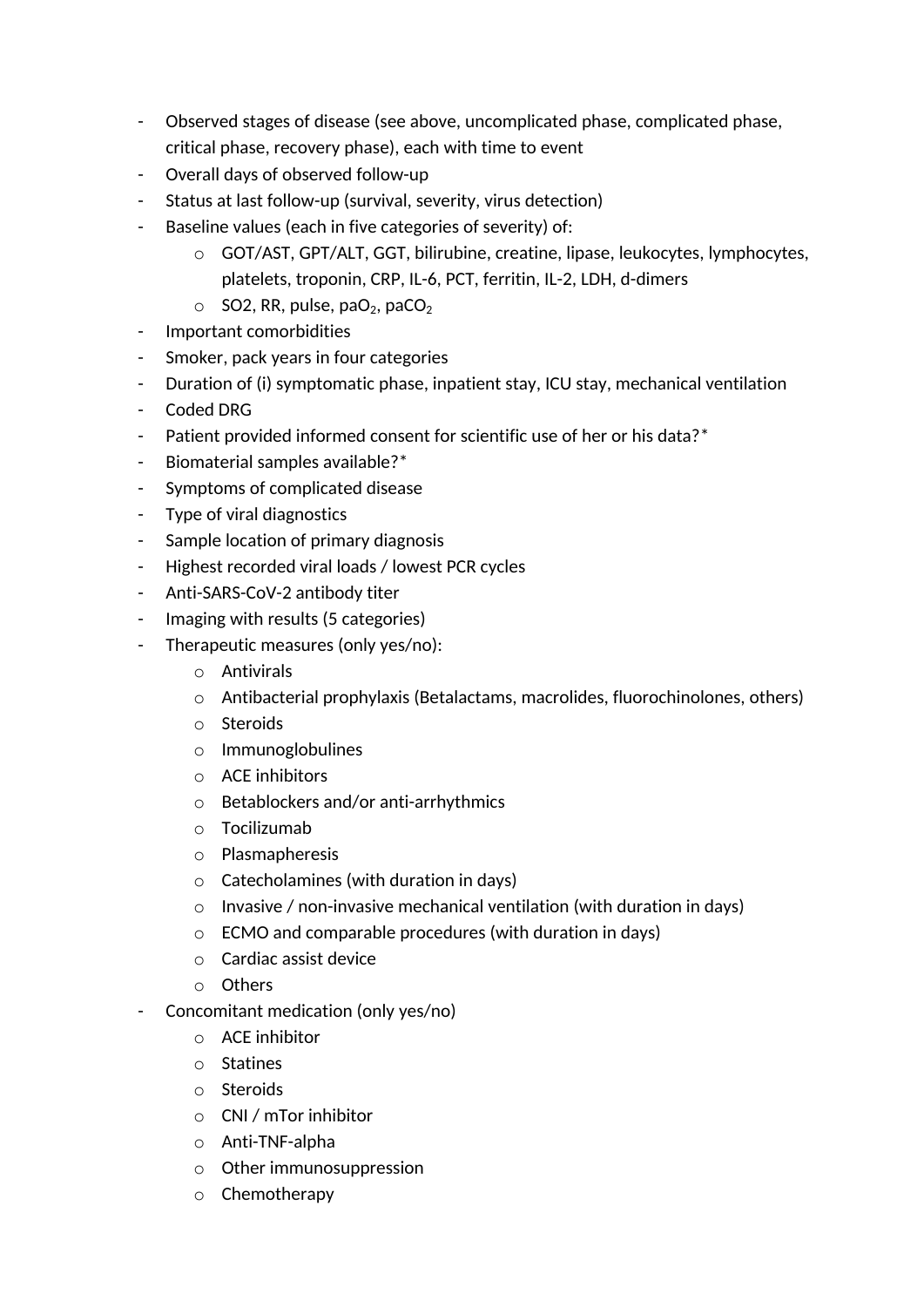- First values (in five categories) after intubation of:
	- o SO2, RR, Puls, PaO2, PaCO2
	- o PEEP, Pmax, frequency, FiO2
- Worst values (in five categories) of:
	- o GOT/AST, GPT/ALT, GGT, bilirubine, creatine, lipase, leukocytes, lymphocytes, platelets, troponin, CRP, IL-6, PCT, ferritin, IL-2, LDH, d-dimers
	- o SOFA
	- $\circ$  SO2, RR, pulse, paO<sub>2</sub>, paCO<sub>2</sub>
	- o PEEP, Pmax, frequency, FiO2
- Proven super-infection (bacterial, fungal)

\*) For clarity, note that data will not be stored with a pseudonym and that published data will not contain the documenting investigator. Researchers looking for additional data or biomaterial will only be able to contact the data management and let them know they are looking for patients with defined features that provided biomaterial and/or informed consent. The data management can now inform investigators who have at least one fitting patient that there is a certain request they may want to answer or not, without the ability to point out a specific patient.

#### 5.6. DEFINITIONS

All data capture will be aggregated over five meaningful clinical phases: baseline, uncomplicated phase, complicated phase, critical phase, and recovery phase. It was decided not to rely on the criteria of serios and critical disease from the WHO reports, since e.g. cardiac complications seem to be causative for part of the mortality and are not part of these criteria.

#### **Figure 1: Stages of Disease**

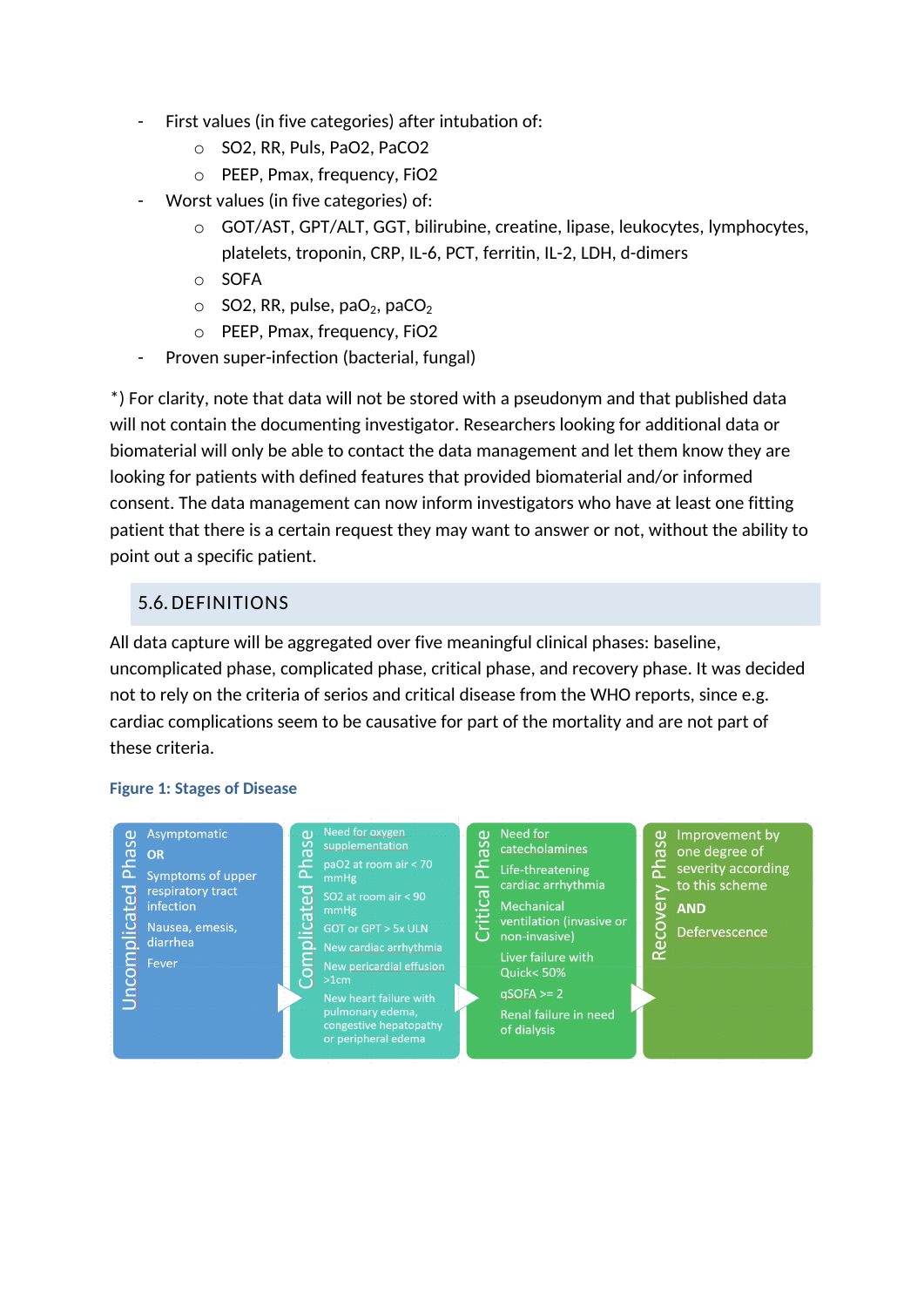#### 5.7. STATISTICAL ANALYSIS

All statistical analyses will be performed using STATA, Python, and/or R statistic software and will be performed by trained personnel (epidemiologist, statistician, health economist) using current methods of analysis.

In general, we will ensure the best possible data quality by plausibility and completeness checks at the time of data entry and by central monitoring of the data records. To counteract possible data manipulation, the documented cases will be checked with regard to the IP address and the documenting center.

We will present a descriptive statistic about included cases, sociodemographic characteristics, and clinical course on a daily/weekly base. Correlation with specific treatment strategies, patterns of disease severity, and lab results will be analyzed by using Chi-square test or Mann-Whitney test as appropriate. In order to assess potential risk factors of complicated and critical infections by SARS-CoV-2 uni- and multivariable regression models will be performed, including all documented risk factors based on existing literature and using stepwise backward or enter method to identify the best model. Time to event analysis, will be performed by using Kaplan-Meier and Cox proportional hazard models, considering time-varying covariates, to examine factors associated with the clinical course (including death) of SARS-CoV-2.

The latest statistics will be publicly available on https://www.leoss.net. An anonymised data set will be made available to the cooperation partners in a password-protected manner. A customized version of the anonymized data set (e.g. statistics on cases in your region, cases in your hospital) will also be available to all cooperating centers.

Since the data will be available to the research community for further investigation, it is not possible to foresee further ways of analysis. We will inform through our site that secondary analyses may warrant IRB approval based on local laws and regulation. Regarding protection of anonymity, see section 7 below.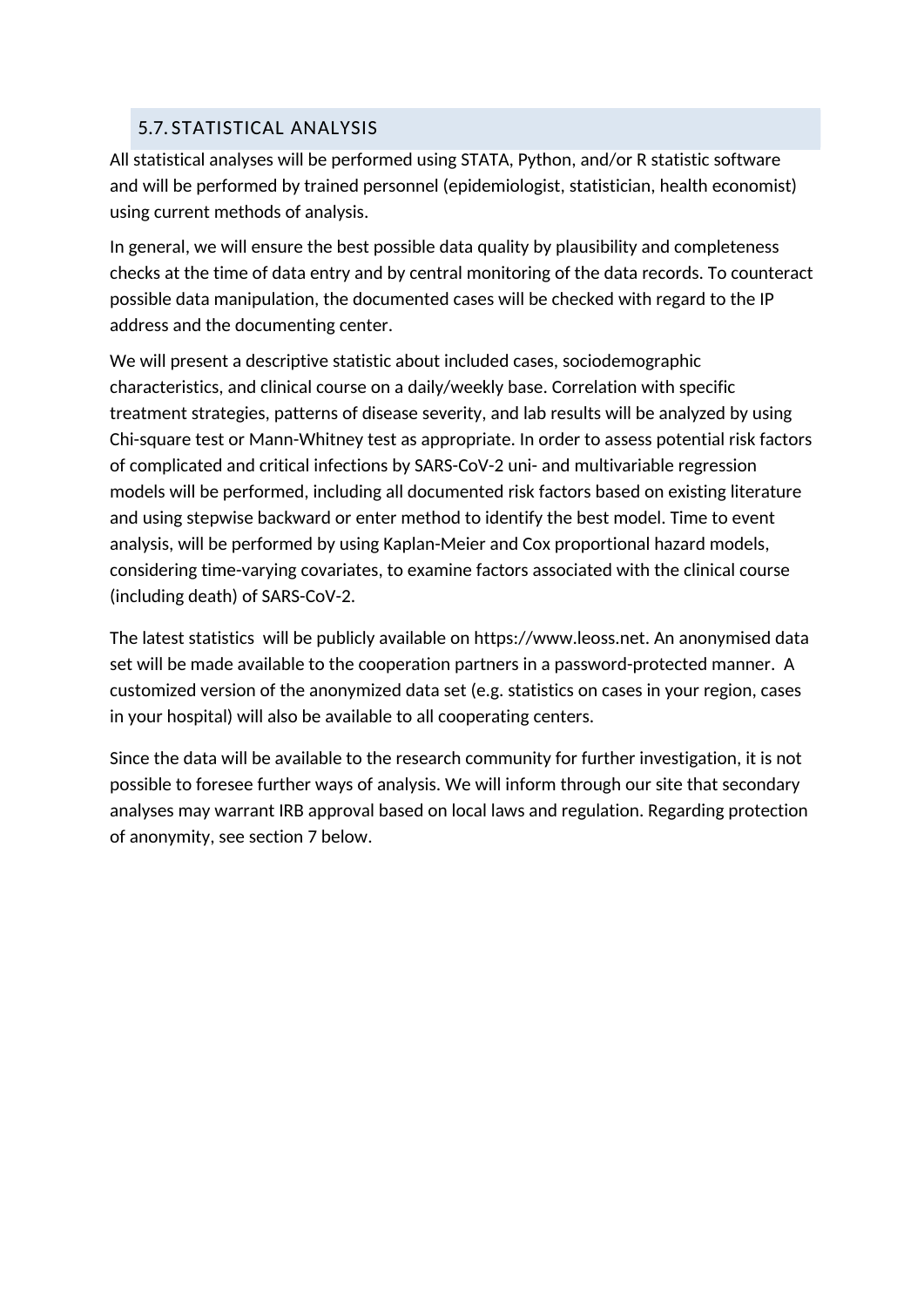#### 6. BUDGETARY INFORMATION

This study has been created and organized by the protocol writing committee during scientific work hours, evenings, and weekends, to gather clinical knowledge for the sake of current and emerging patients of the 2020 pandemic. There was no dedicated funding for the study and no funds can be made available for documentation. The protocol writing committee states to have no applicable conflict of interest with any of the interventions, devices, or drugs that may or may not be documented by participating investigators in their patient care.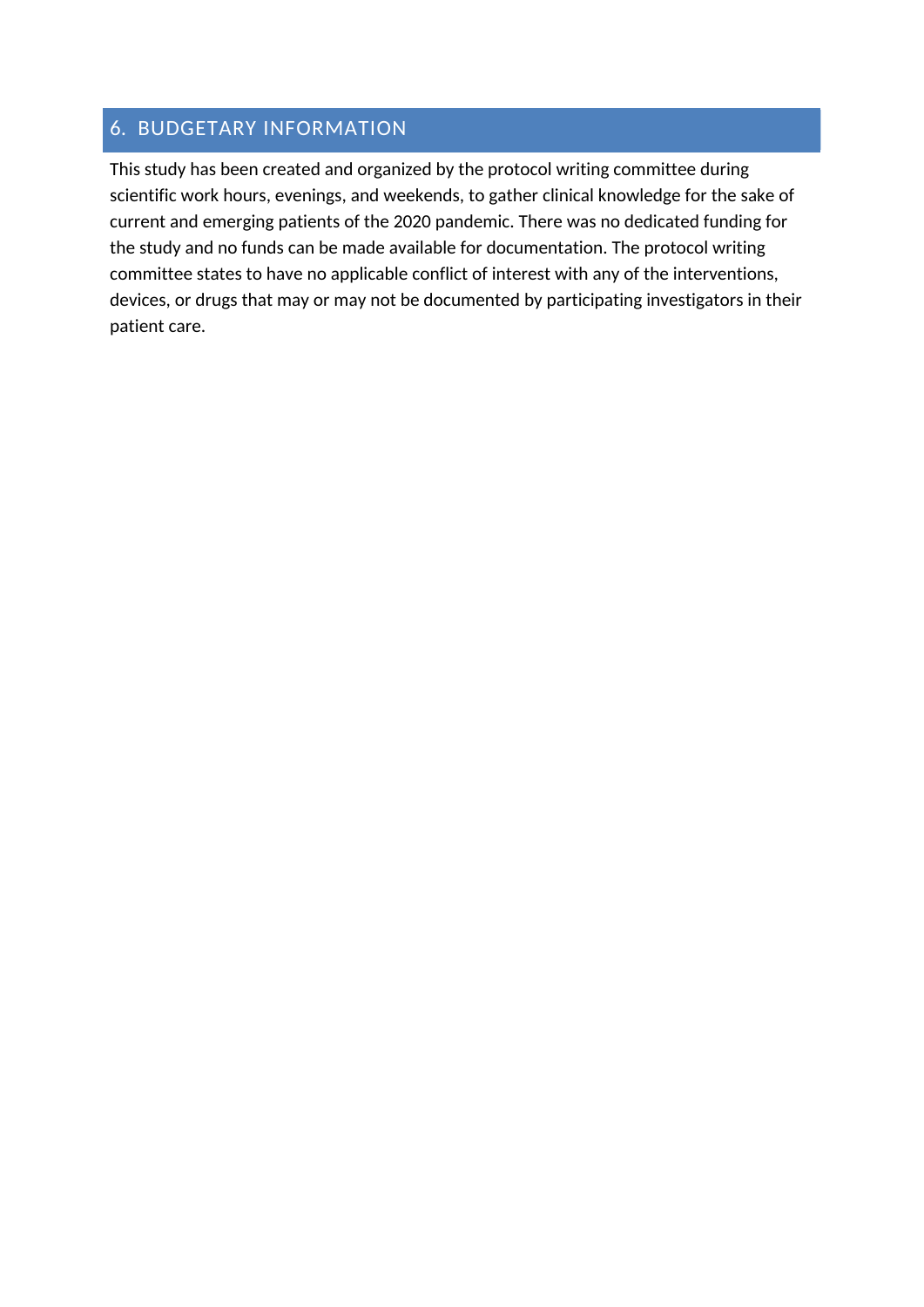#### 7. ETHICAL AND REGULATORY CONSIDERATIONS

We will submit the final protocol to the ethics committees of the University Hospital of Cologne and Frankfurt (Germany) and – where necessary – to other ethics committees und institutional review boards at other partner sites. While not primary goal of this study, since statistics could result in conclusions being made on various management strategies, including use of pharmaceutical drugs or medical devices, we will register LEOSS as an observational study ("Anwendungsbeobachtung") according to §67 (6) of German drug law. All study procedures are liable to Good Epidemiological Practice requirements as well as German and European legislation. Where applicable, the investigators will uphold and guarantee the standards of Good Clinical Practice in their conduct. No study interventions will take place throughout this study.

### 7.1. PRIVACY CONSIDERATIONS

Comprehensive measures will be taken to rule out risk of reidentification for patients registered in the study without written informed consent:

- The data set of LEOSS does not contain any directly identifying information, i.e. no name, birth date, place of living, insurance company or any identifiers linked to the patient record or any other file at the participating center.
- We will not ask for any specific dates. Day of diagnosis will remain unknown to the study, only the month will be specified. All major events will be recorded as days from diagnosis, almost all data will be aggregated over major stages of the infection.
- Almost all data will be asked in categories, e.g. age groups, lab values etc., making a reverse database search in the hospital information system almost impossible.
- All text items will be screened for potentially identifying information. Accidental breaches of anonymity will be reported to the responsible investigator and permanently deleted from the database. Relevant and shareable information will be moved into a structured data item.

While the full data set will be maintained in the protected system of ClinicalSurveys.net (Secure DB), we intend to regularly publish the available data for shared analysis. Since this will deliberately expose documented data to large group of people, additional steps will be taken to further reduce remote risks of reidentification:

- Each data item will be checked individually for the number of cases with a given category. All categories that have been selected less than 10 times will be summarized in a "locked" category until more data becomes available.
- All text items will be dropped before publication.
- Numerous additional items not immediately needed for health-related outcomes, e.g. DRG, will also be dropped.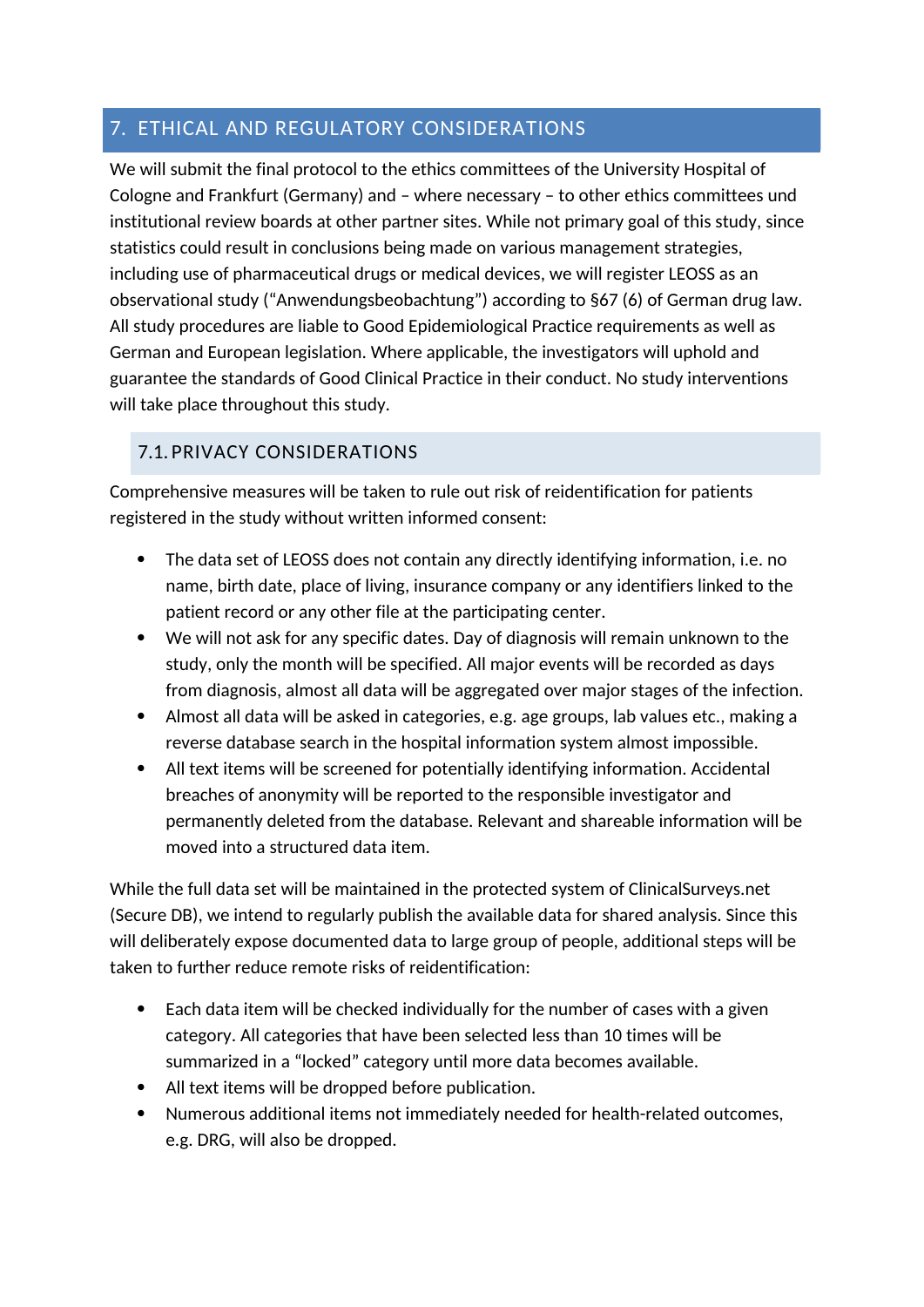- The remaining dataset will be the "Scientific DB" and stored in locked area of https://leoss.net, where it can only be accessed by invited and accredited investigators.
- For general overview of the study progress and to inform public health representatives, a "Public DB" will also be created with some core information on the dataset. The Public DB will be available to download for everyone on https://leoss.net.



#### **Figure 2: Data Security & Workflow**

*To avoid any ambiguity, the collected dataset in the Secure DB will be considered anonymous by all applicable standards. The "Anonymization Server" performs a second layer of anonymization and double checks that no single data point stands out in the early phase of recruitment, thus regrouping and aggregating data before publication.*

#### 7.2. PARTICIPATING CENTERS AND GOVERNANCE:

All centers caring for patients with SARS-CoV-2 infection will be invited to participate in this study. A preliminary list of collaborating institutes and scientific collaboration partners are listed in **Appendix B**.

#### PRINCIPAL COORDINATING INVESTIGATOR

The Principal Coordinating Investigator (PCI) of the study takes responsibility for the study. She or he will serve as speaker and make day to day management decisions. She or he will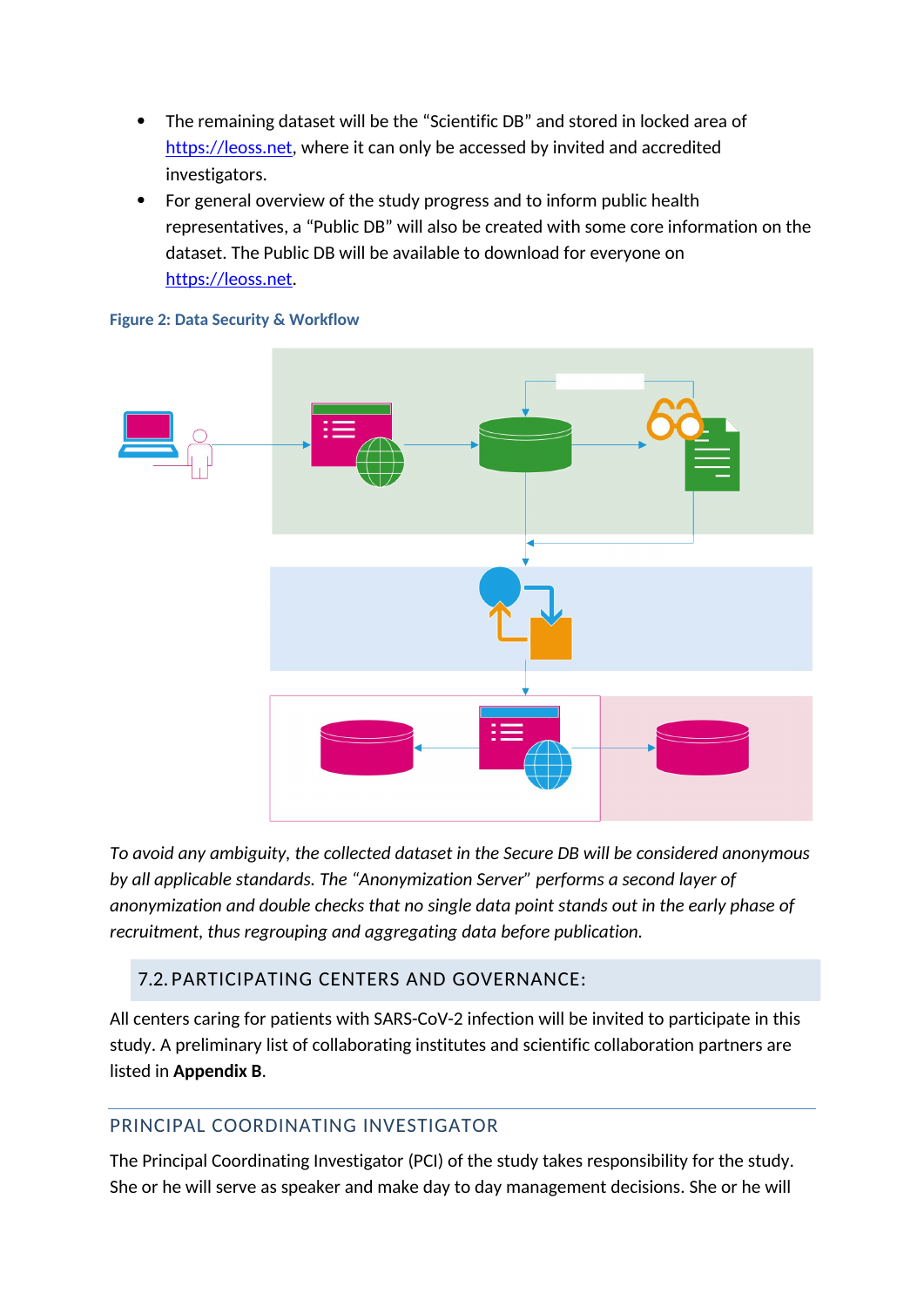inform the Country Coordinators, the ESCMID EITaF and/or ESCMID executive board of all major developments and changes in policy or procedures.

#### COUNTRY COORDINATORS

Country coordinators will liaison with scientific societies and other epidemiological studies in all countries contributing patients. The coordinate contributing centers and reach out to local government and interest groups. Reach-out will be made to ID and/or virological societies in each country. In general, one or two coordinators per country should suffice. If no official coordinator is determined for a country, the PCI may appoint the first investigator to recruit patients as coordinator. All major decisions and scientific publications will be made after consulting with the Country Coordinators.

#### BOARD OF INVESTIGATORS

Sites enrolling at least 5 patients and at least 5% of the overall study population will be invited to send a delegate to the BoI. If sites later fall below the threshold of 5%, members of the BoI will retain membership status for one further year. Two positions in the Board of Investigators will be reserved for ESCMID and/or EITaF board members.

All major decisions and scientific publications will be made after consulting with the Board of Investigators (BoI). Should the PCI step down from her or his position, become unable to fill the position or receive a vote of no confidence by 2/3 of the BoI, the BoI can decide to elect a new PCI that will receive full ownership and control over the study and the data set.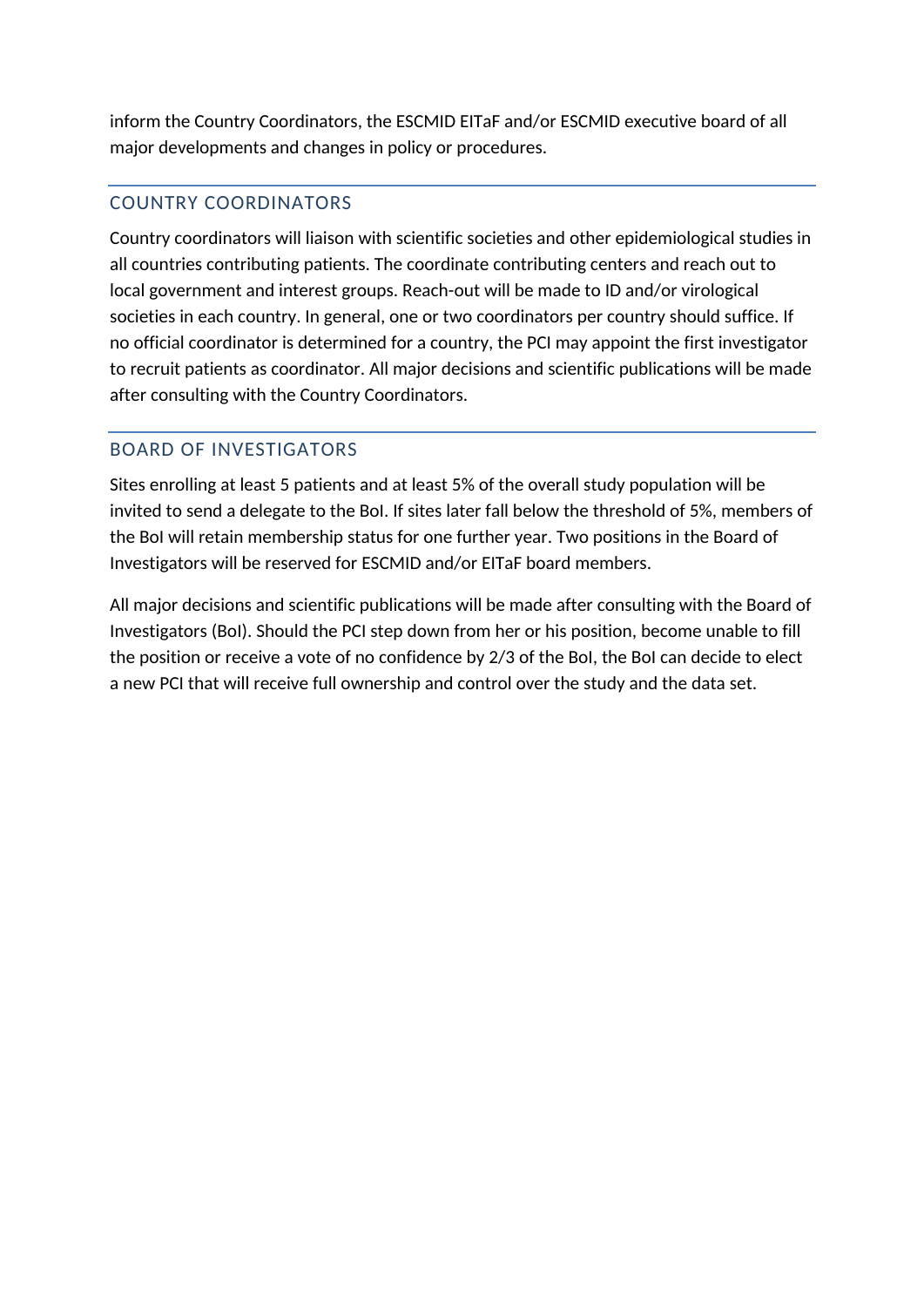#### 8. AUTHORSHIP POLICY

This study was not designed with a focus on scientific merits, but to rapidly build a relevant clinical dataset that can help improving and focusing patient care during the onslaught of the pandemic. Most results and analyses will be directly published via the project homepage and in clinical working groups. However, more important observations and general conclusions should also be published in peer-reviewed journals to further extend readership.

As described in **Section 7**, parts of the data set will be published on a regular basis after rigorous deidentification for all collaborators. The **Public Database** will only comprise very selected data items and will be open for everyone, while the **Scientific Database** will be stored in a secure webspace on the project homepage after double deidentification and aggregation. To gain access to Scientific Database, researchers will have to accredit themselves as researchers with a track record in public health, epidemiology, infectious diseases or related clinical care and guarantee to uphold all rules of this protocol and all applicable laws and regulations. They are also not allowed to further share the data directly. Analysis should be performed online via Jupyter Book, a download of the Scientific Database to a secure location under control of the requesting investigator is an alternative.

Analysts and scientists will be encouraged to coordinate activities with the BoI to avoid redundant action and align with the publication strategy of the BoI. Everyone performing analyses will be encouraged to share and publish statistical scripts for community peer review.

Peer-reviewed journal publications of the data set should follow the overall principle of having named authorships for the investigators behind the analysis and the project statistician and as many members of the BoI as possible based on ICJME recommendations. The named group will add "on behalf of the LEOSS study group", with a full list of BoI members, Country Coordinators, and further contributors in the acknowledgements.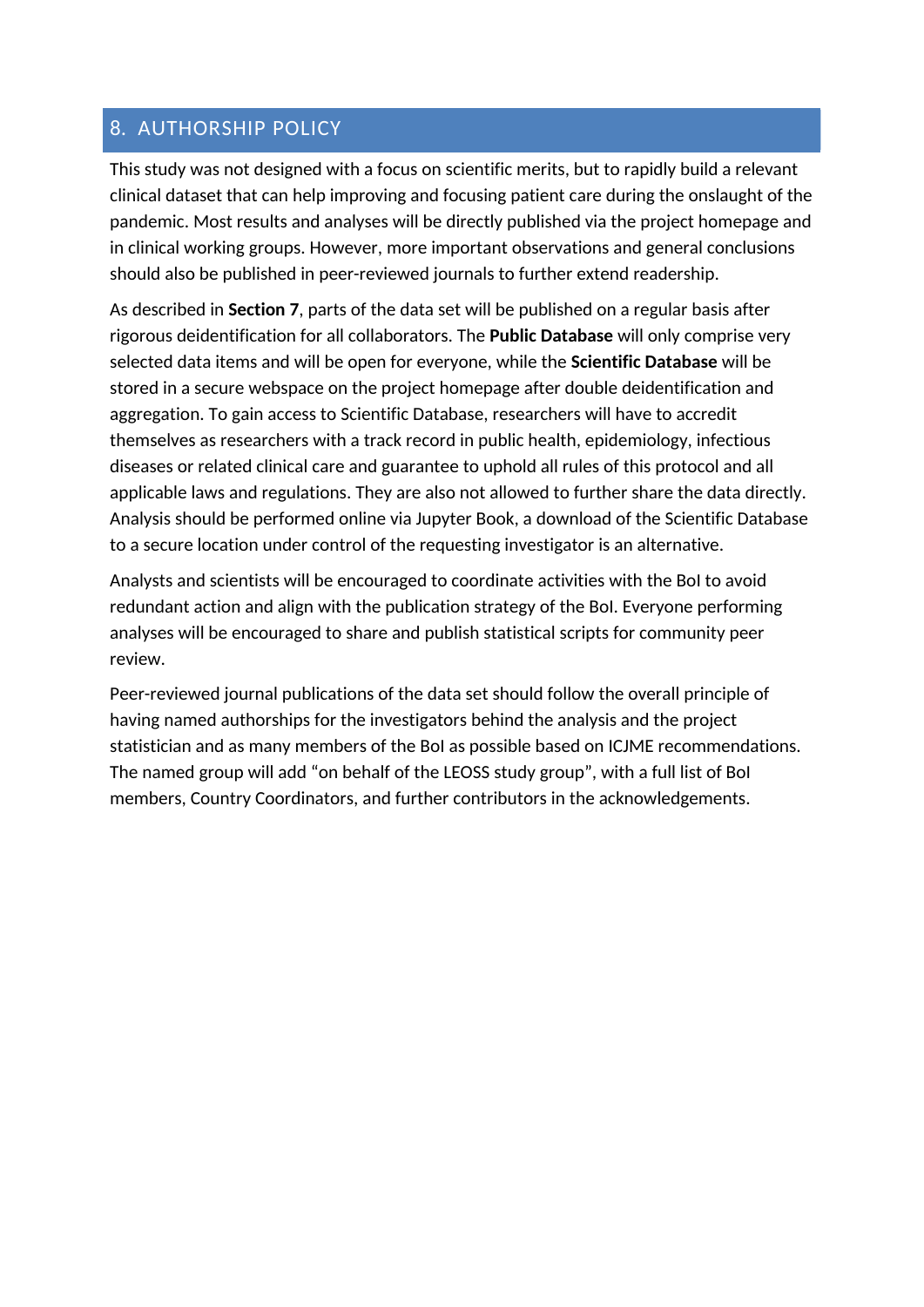| 9. CONTACT INFORMATION                        |                                                                                                                   |
|-----------------------------------------------|-------------------------------------------------------------------------------------------------------------------|
| <b>Principal coordinating</b><br>investigator | Prof. Dr. med. Jörg Janne Vehreschild<br>AG Kohorten in der Infektionsforschung<br>Herderstr. 52-54<br>50931 Köln |
|                                               | Phone: +49 221 478-88794                                                                                          |
|                                               | Fax: +49 221 478-85504                                                                                            |
|                                               | joerg.vehreschild@uk-koeln.de                                                                                     |
| <b>Project coordinators</b>                   | <b>Maximilian Schons</b>                                                                                          |
|                                               | Klinik I für Innere Medizin                                                                                       |
|                                               | AG Kohorten in der Infektionsforschung                                                                            |
|                                               | Herderstr. 52-54                                                                                                  |
|                                               | 50931 Köln                                                                                                        |
|                                               | Phone: +49 221 478-88838                                                                                          |
|                                               | Fax: +49 221 478-85504                                                                                            |
|                                               | maximilian.schons@uk-koeln.de                                                                                     |
|                                               | Melanie Stecher, Ph.D.                                                                                            |
|                                               | Klinik I für Innere Medizin                                                                                       |
|                                               | AG Kohorten in der Infektionsforschung                                                                            |
|                                               | Herderstr. 52-54                                                                                                  |
|                                               | 50931 Köln                                                                                                        |
|                                               | Tel.: +49 221 478-86977                                                                                           |
|                                               | Fax: +49 221 478-85504                                                                                            |
|                                               | melanie.stecher@uk-koeln.de                                                                                       |
| <b>Protocol Writing Committee</b>             | Johannes Bogner                                                                                                   |
|                                               | Section for Infectious Diseases, Medical Clinic and                                                               |
|                                               | Polyclinic IV, University Hospital,                                                                               |
|                                               | Ludwig-Maximilians University Munich, Germany                                                                     |
|                                               | Rika Dränert                                                                                                      |
|                                               | Section for Infectious Diseases, Medical Clinic and                                                               |
|                                               | Polyclinic IV, University Hospital, Ludwig-Maximilians-                                                           |
|                                               | University Munich, Germany                                                                                        |
|                                               | Lukas Eberwein                                                                                                    |
|                                               | Medical Clinic Leverkusen IV                                                                                      |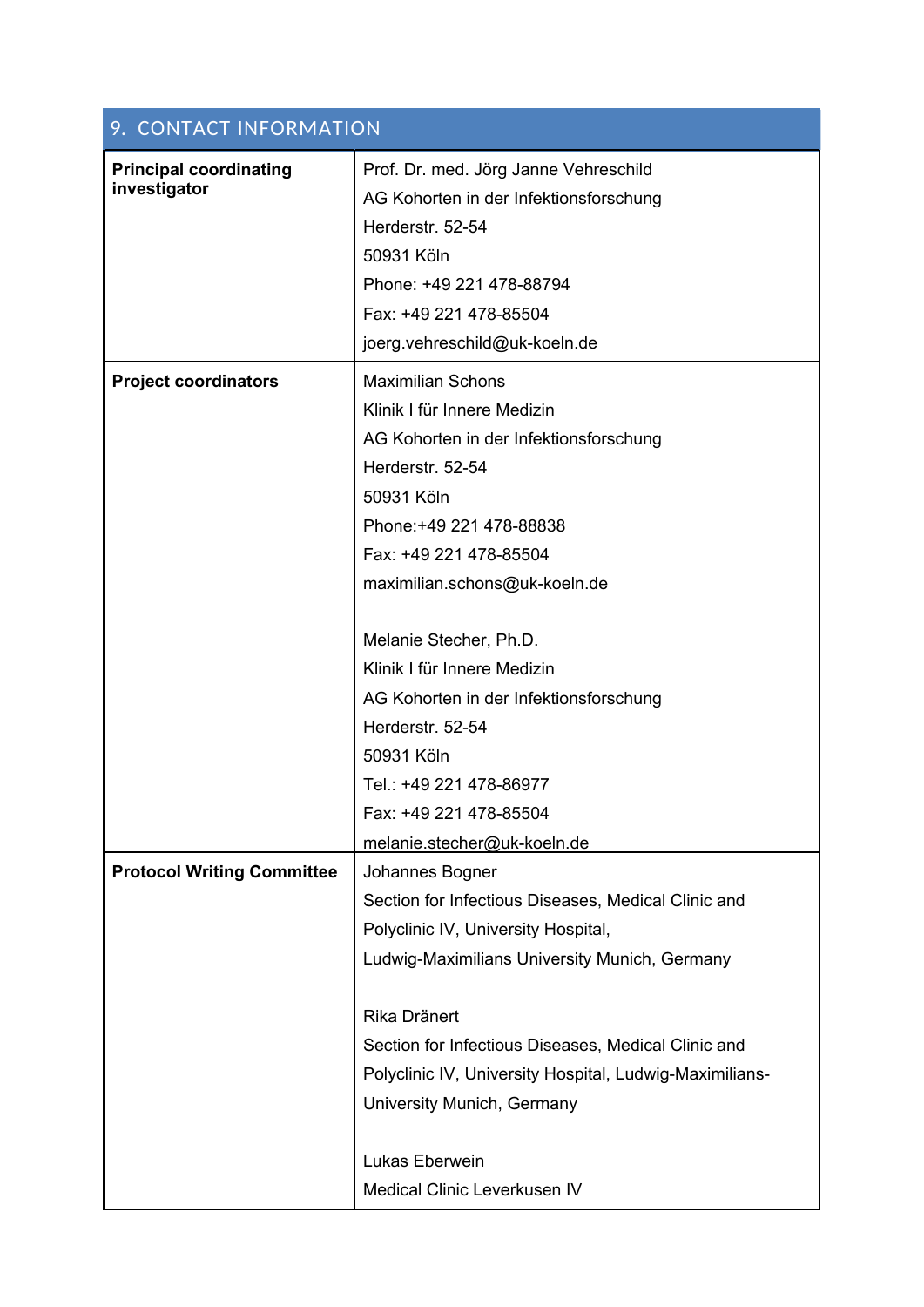| Leverkusen, Germany                                          |
|--------------------------------------------------------------|
|                                                              |
|                                                              |
| Norma Jung                                                   |
| University of Cologne, Faculty of Medicine and University    |
| Hospital Cologne, Department I for Internal Medicine,        |
| Cologne, Germany                                             |
|                                                              |
| Winfried V. Kern                                             |
| Department of Infection Medicine,                            |
| Medical Care Center, MVZ Clotten,                            |
| Freiburg, Germany                                            |
|                                                              |
| <b>Gernot Beutel</b>                                         |
| Department of Hematology, Hemostasis, Oncology and           |
| Stem cell transplantation University Hospital Hannover       |
| Hannover, Germany                                            |
|                                                              |
| Philipp Köhler                                               |
| University of Cologne, Faculty of Medicine and University    |
| Hospital Cologne, Department I for Internal Medicine,        |
| Cologne, Germany                                             |
|                                                              |
| <b>Eskild Petersen</b>                                       |
| <b>ESCMID Emerging Infections Task Force</b>                 |
|                                                              |
| Nicola Petrosillo                                            |
| <b>ESCMID Emerging Infections Task Force</b>                 |
|                                                              |
| Mathias W. R. Pletz                                          |
| University Hospital Jena                                     |
| Institute for Infection Medicine and Hospital Hygiene (IIMK) |
| Jena, Germany                                                |
|                                                              |
| <b>Stefan Reuter</b>                                         |
| Medical Clinic Leverkusen IV                                 |
| Leverkusen, Germany                                          |
|                                                              |
|                                                              |
| Anette Friedrichs, Antibiotic Stewardship, Department of     |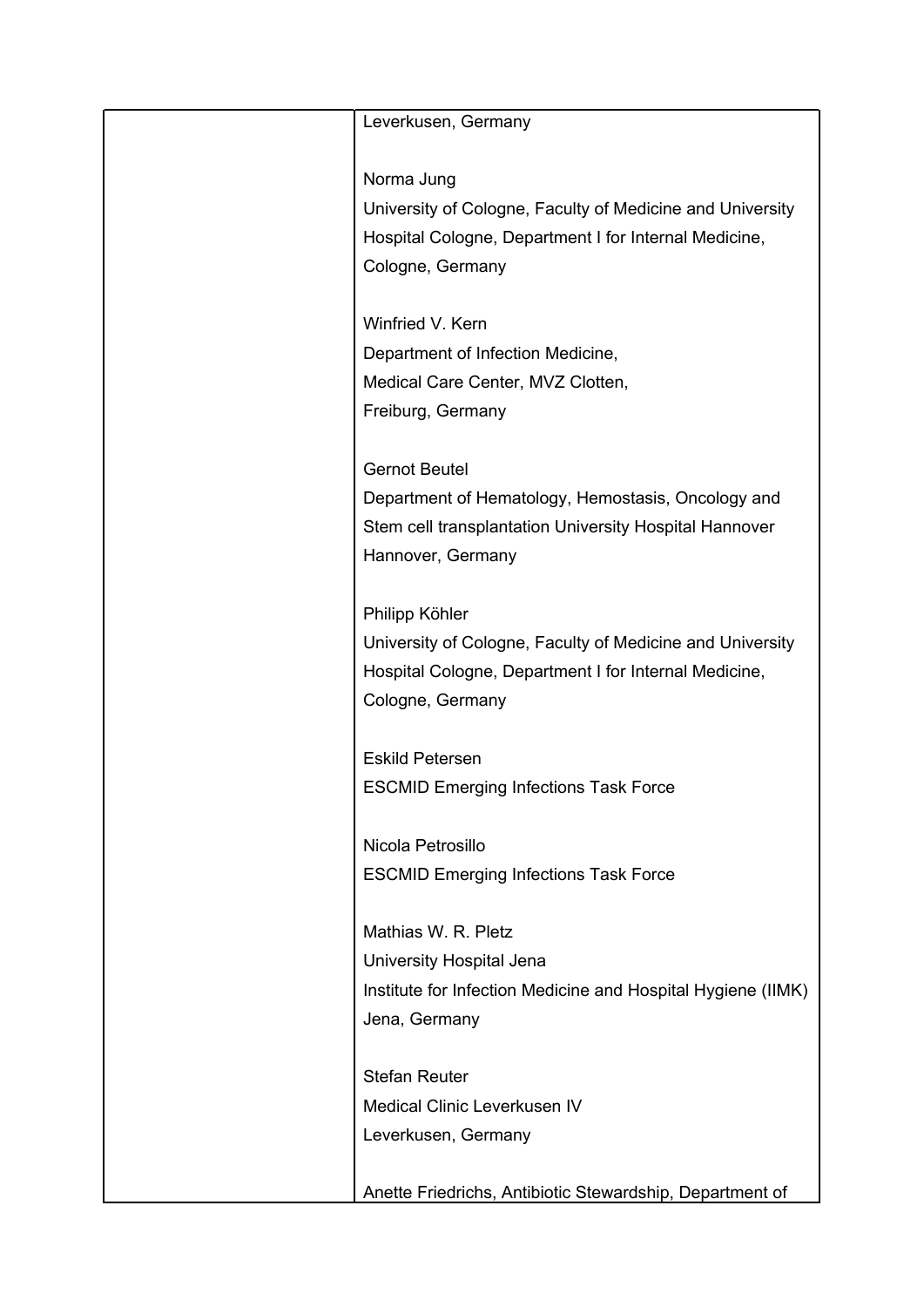|                               | Internal Medicine I, Campus Kiel                                               |
|-------------------------------|--------------------------------------------------------------------------------|
|                               | University Hospital Schleswig-Holstein                                         |
|                               |                                                                                |
|                               | Jan Rupp, Department of Infectious Diseases and<br>Microbiology, Campus Lübeck |
|                               | University Hospital Schleswig-Holstein                                         |
|                               |                                                                                |
|                               | <b>Bernd Salzberger</b>                                                        |
|                               | University Hospital Regensburg                                                 |
|                               | Department of Infectious Diseases                                              |
|                               | Regensburg, Germany                                                            |
|                               |                                                                                |
|                               | <b>Thomas Schwanz</b>                                                          |
|                               | University Hospital Mainz                                                      |
|                               | Institute for Medical Microbiology and Hygiene                                 |
|                               | Mainz, Germany                                                                 |
|                               |                                                                                |
|                               | <b>Richard Strauß</b>                                                          |
|                               | University Hospital Erlangen                                                   |
|                               | Department for Clinical Infectiology, Medical Clinic I                         |
|                               | Erlangen, Germany                                                              |
|                               |                                                                                |
|                               | Katja de With                                                                  |
|                               | <b>University Hospital Dresden</b>                                             |
|                               | Department for Clinical Infectiology                                           |
|                               | Dresden, Germany                                                               |
| <b>Collaborating entities</b> | Deutsche Gesellschaft für Infektiologie (DGI)                                  |
|                               | <b>ESCMID Emerging Infections Task Force (EITaF)</b>                           |